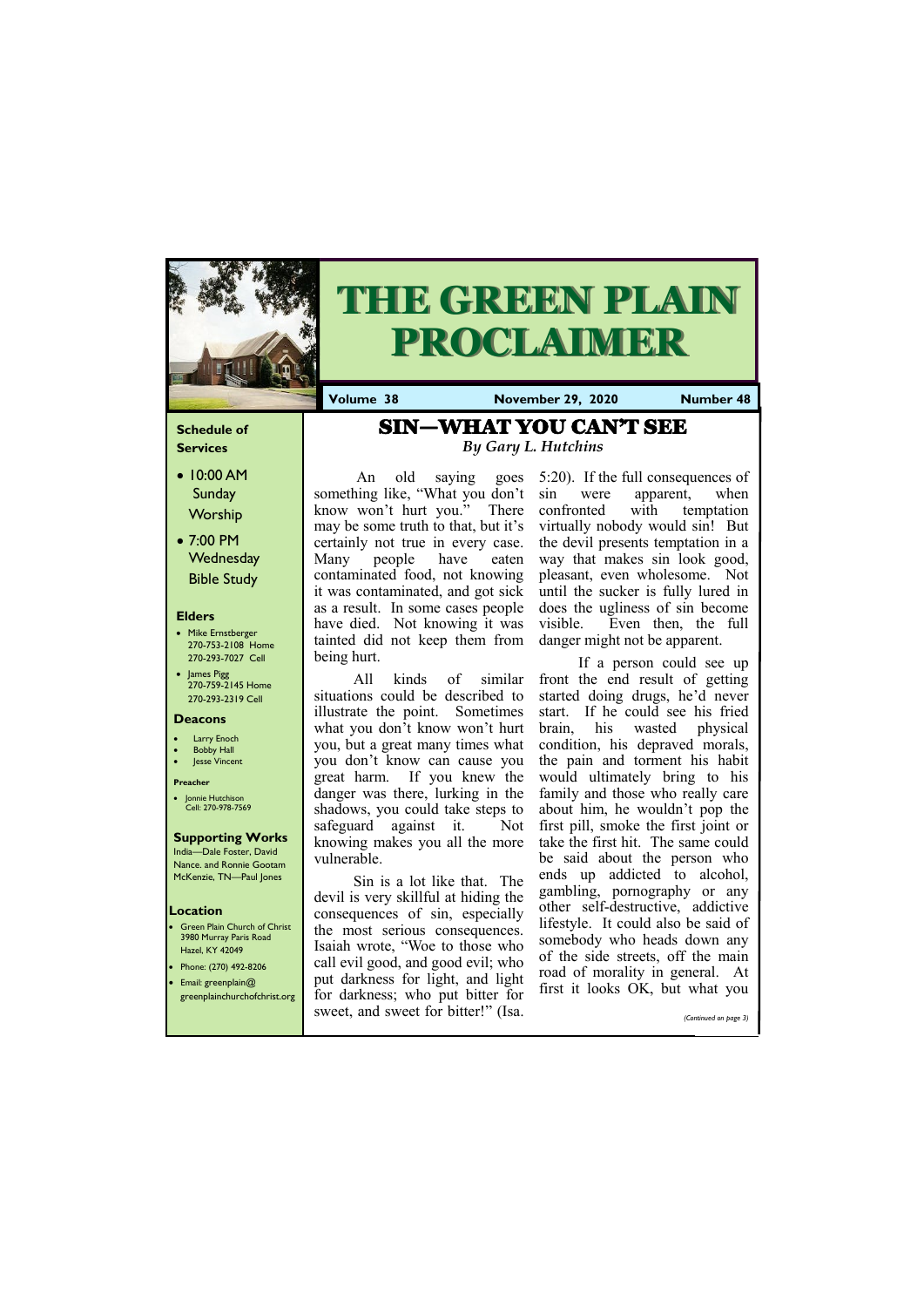## NEWS AND NOTES

*REMEMBER IN PRAYER: Green Plain members*: Remember Faye Travis, Peggy Jarvis, Rex Enoch, Mary Crutchfield, Joanne Barnes, Maxine Pool, Hayes and Marjorie Grady, Jim Fielder, Griselda Adams, Larry Enoch, Carolyn Byars, Mary Lowrie. Jim Lowrie, and Mary Vincent.

**Family and Friends:** Helen Tidwell, Jenne Pool, Teresa Tacker, Betty Pond, Bryan White, Meredith Enoch, Kenneth Mizell, , Janice Canter, , Andrea Phillips, Donald and Dorothy Cook, Sandra Cook Downs, Kevin Smith, Walter Lee Steely, Carol Pigg and Dale Pentecost.

- **WORSHIP AND BIBLE STUDY:** We will continue meeting each Sunday morning at 10:00 am for worship and on Wednesday at 7:00 pm for Bible study. All other services are cancelled until further notice.
- **PANTRY ITEMS November 2020: 1—Sweet Pickles 8—Green Beans; 115— Canned Meats; 22—Peas 29— Diced Tomatoes.** Please bring any additional items you wish for the "blessing box" which is located next to the breezeway on the north side of the building.
- **See our Facebook page** for announcements, updates and articles. Access to past editions of this bulletin are available on our website at http://greenplainchurchofchrist.org.
- **Mission Work:** Please continue to pray for the preachers this congregation is supporting in India and for Ronnie Gootan, David Nance, Mike Kiser, Arnold Gerson and Paul Jones in their respective works.
- **November 2020 Anniversaries:** 1st—Ann & David Thompson; 13th—Jane & Brent Morris; 17th—Debbie & Mike Ernstberger. **Birthdays:** 15th—Jonnie Hutchison; 23rd—Vickie Canter. If we have left anyone out please let us know.
- **We offer FREE BIBLE CORRECPONDENCE COURSES through the mail. Enroll on our website or send your name and return mailing address to the address on the first page of this bulletin. You may also call 270-978-7569 or you may email us at greenplain@greenplainchurchofchrist.org.**

## **Page 2**

**ONLINE SPIRITUAL RESOURCES Gospel Broadcasting Network https://gbntv.org/**

**World Video Bible School https://store.wvbs.org/wvbs-splashpage.html**

> **A Bible Answer https://abibleanswertv.org/**

> > **Good News Today http://gnttv.org/**

**In Search of the Lord's Way http://searchtv.org/**



**This Week: Who was the father of Ziphion, Haggi, Shuni, Ezbon, Eri, Arodi, and Areli?**

*Last Week:* In the Old Testament, who was Laban?

*Answer:* Laban was the father of Rachel and Leah, the father-in-law of Jacob and

brother to Rebekah (Gen. 24:29-60; 29:1ff; 30:1ff; 31:43-55).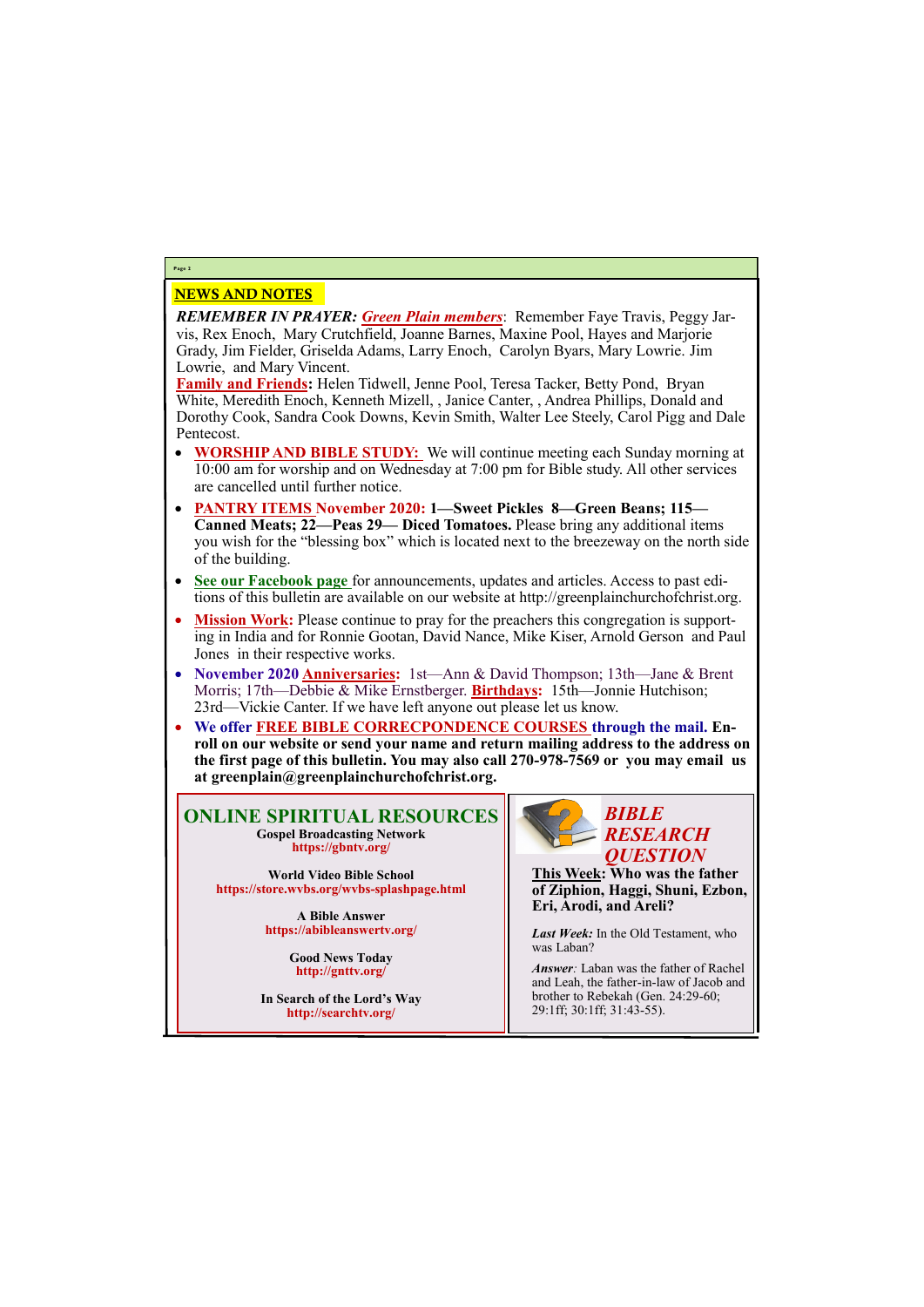**Page 3**

who strengthens me riences, but it does help give meaning and purpose to our painful experiences. I'll **Philippians 4:13** 

don't see can kill you!

 As already stated, the devil is highly skilled at deluding folks. Even though a person sees the destruction those kinds of lifestyles have led to in others, he doesn't see the danger to his own life. He thinks it'll be OK for him; he can practice those things without consequence, he can get away with it. He sees, but he doesn't see.

The most serious consequence of sin

that people often don't see is how it affects them spiritually. They don't see how sin is eating them up inside, changing who they are, how they think. They don't realize how sin has separated them from God. Even worse, they don't see eternal damnation in Hell awaiting them at the end of their road of sin. How awful! It's not just what is easy to see about sin that's awful, but even worse is what you can't see…

*—Sunny Slope church of Christ*

*(Continued from page 1)*

## **A LAWSUIT AGAINST GOD** *By Steve Higginbotham*

Several years ago, Donald Drusky of Pennsylvania, named God as a defendant in a lawsuit. Mr. Drusky was suing God for failing to bring him justice in a thirty year battle with his former employee. Of course, his case was dismissed as "frivolous" by U.S. District Judge Norman Mordue, but isn't this sad? This man has spent the better part of his life in resentment and focusing on the inequities of his life.

While I don't know many who would go to these lengths, I do believe that many struggle with resentment and failing to move on through the problems of life. Maybe you struggle with harmonizing your family problems, your financial problems, or your health problems with a God who said he loves you and promised never to forsake you.

Sound familiar? If so, remember there are no victories without battles. Character is developed by trials. Trials drive us to our knees and remind us how vulnerable we are. They cause us to lift our eyes beyond the horizon of tomorrow.

In that light, trials and the inequities of life can be viewed with some value. Grant it, that doesn't remove the pain from our expenever forget taking Kelli to the doctor for her first shot. She was so unsuspecting. While lying happily on my knees, the doctor stuck her with the needle. I'll never forget her look of shock and pain. As her father, it was difficult for me to allow her to experience this pain, but also as a father, I knew that this momentary pain was in her best interest. The best I could do was hold her in my arms and reassure her of my love.

I wonder if God feels like I did. Surely He hurts when we suffer. He takes no delight in seeing our shock and pain when life seems cruel to us. Instead, He, like any loving Father, loves us, and reassures us through his promises.

Don't give in to bitterness when you're hurt. Instead, just cling more tightly to your heavenly Father who loves you.

> - From Karns church of Christ Knoxville, TN